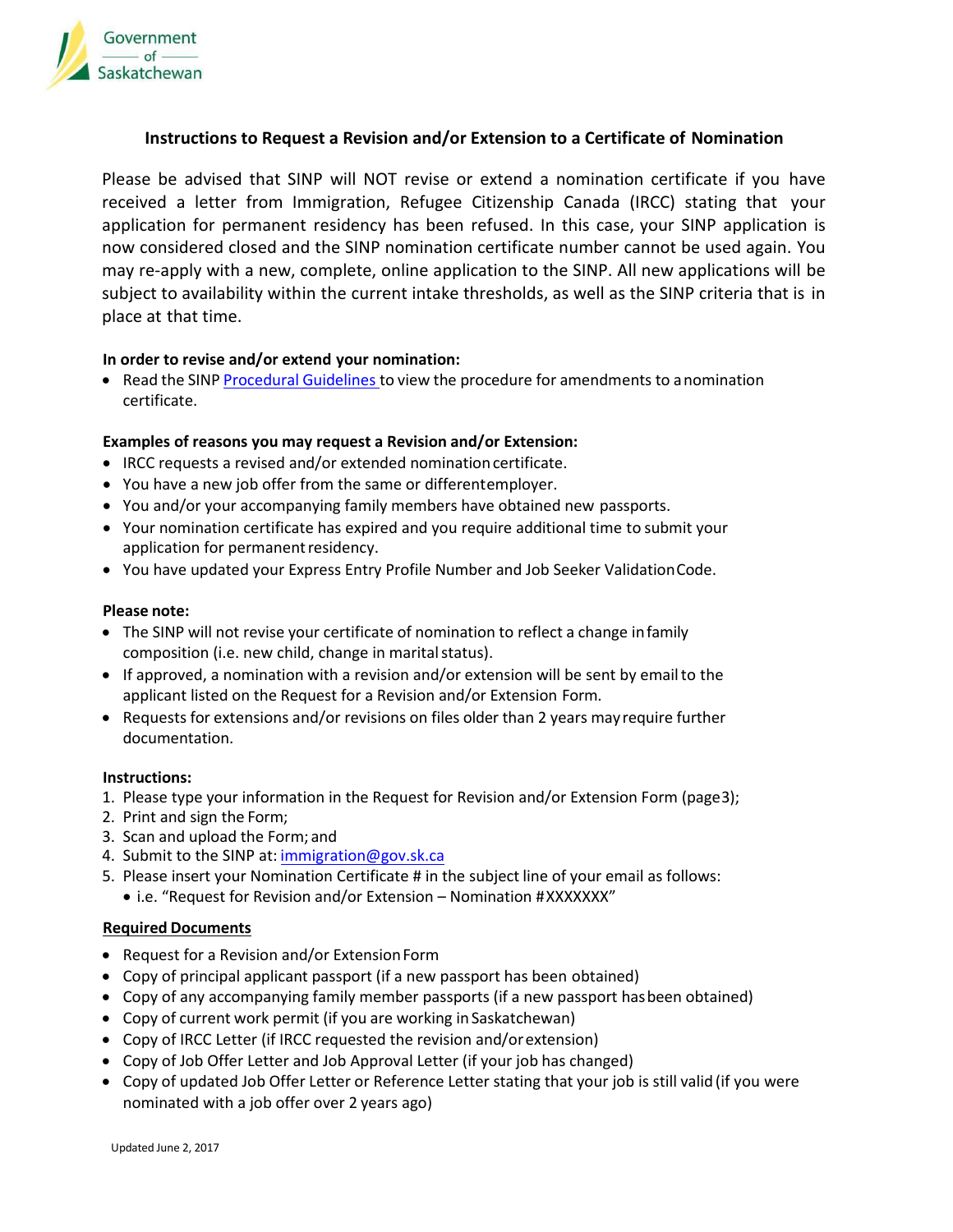

- Explanation letter that states the reason as to why you have not applied for Permanent Residency (If requesting an extension)
- Copy of IRCC correspondence that states why your original Permanent Residency application was not accepted.
- Copy of recent paystubs of supporting family member in Saskatchewan (if you were nominated through the **Family Referral Category**)
- Copy of proof of Canadian residency of supporting family member in Saskatchewan (if you were nominated through the **Family Referral Category**)
- Copy of updated bank statements indicating balances and transaction history ofthe account(s) for the last three months showing a minimum of CAD \$10,000 for the Principal Applicant and CAD \$2,000 for each accompanying family member (if you were nominated through the**Family Referral Category with settlement funds**)
- Copy of IRCC letter indicating why your original Express Entry and Job Seeker Validation Code has changed (if a new Express Entry profile and Job Seeker Validation Code has beenobtained)
- Copy of IRCC Correspondence that states your current Express Entry and Job Seeker Validation Code (if a new Express Entry profile and Job Seeker Validation Code has been obtained)